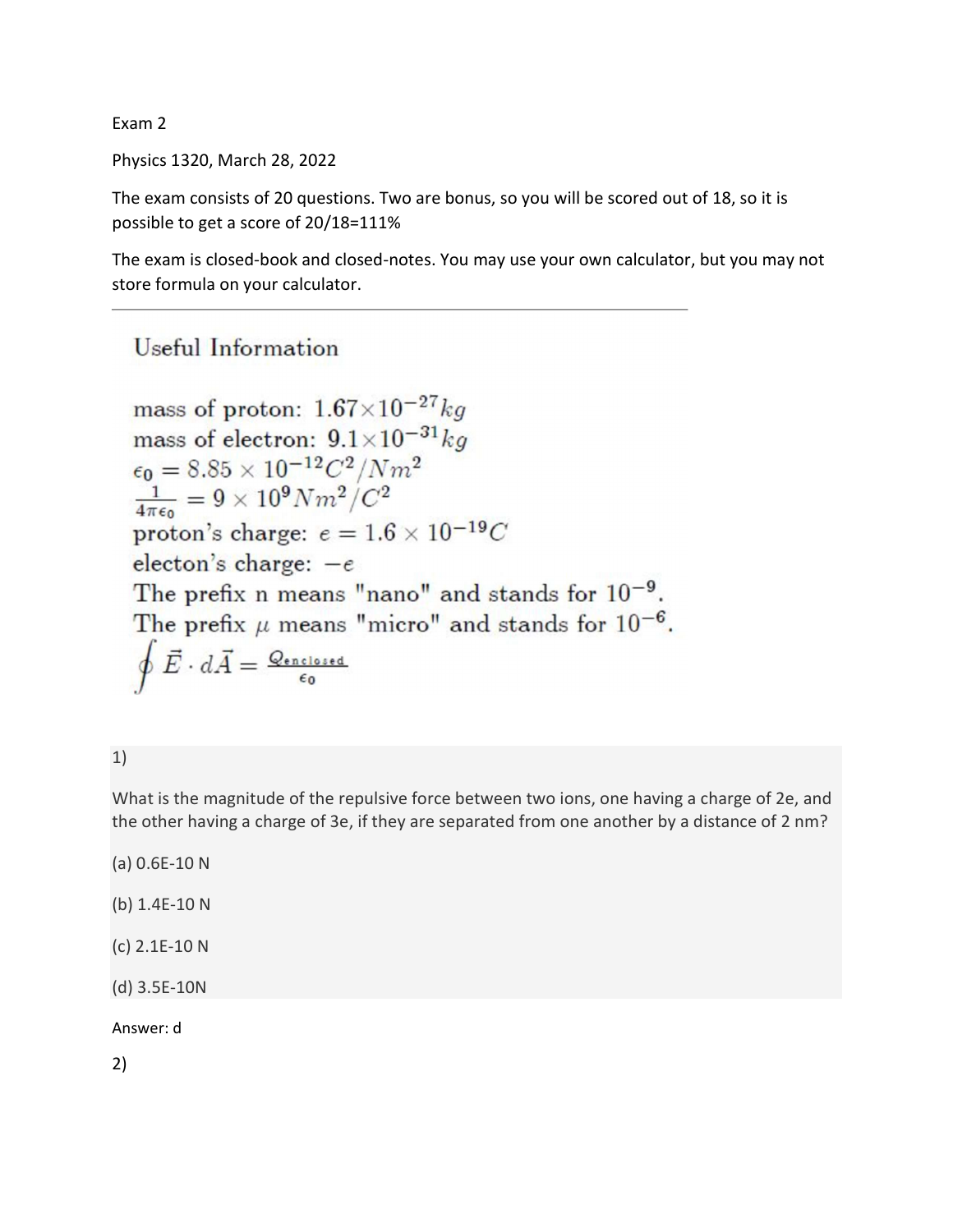What is the change in electrical potential energy when an electron and proton initially separated from one another by 2.11E-10 meters move closer together to a final separation distance of 0.529E-10 meters? (Note: 1 eV = 1.6x10-19 J)

(a) -18.6 eV

(b) -20.4 eV

(c) -24.2 eV

(d) -27.2 eV

Answer: b

3)

A charge of 1 nC is transferred to neutral metal sphere having a radius 10 cm. What is the strength of the electric field at a point outside the sphere, just above the surface of the sphere?

(a) 900N/C.

(b) 400 N/C.

(c) 225 N/C.

(d) 144 N/C.

Answer: a

4)

Consider two concentric spherical shells, an inner shell with radius 10 cm, and an outer shell with radius 20 cm. The inner shell has a positive uniform surface charge density 1.00  $nC/m^2$ . The outer shell has a negative uniform surface charge density -1.00  $nC/m^2$ . What is the electric field at a point outside both shells, at a radial distance 25 cm from their common center?

(a) 54.2 N/C

(b) -54.2 N/C

(c) 50.3 N/C

(d) -50.3 N/C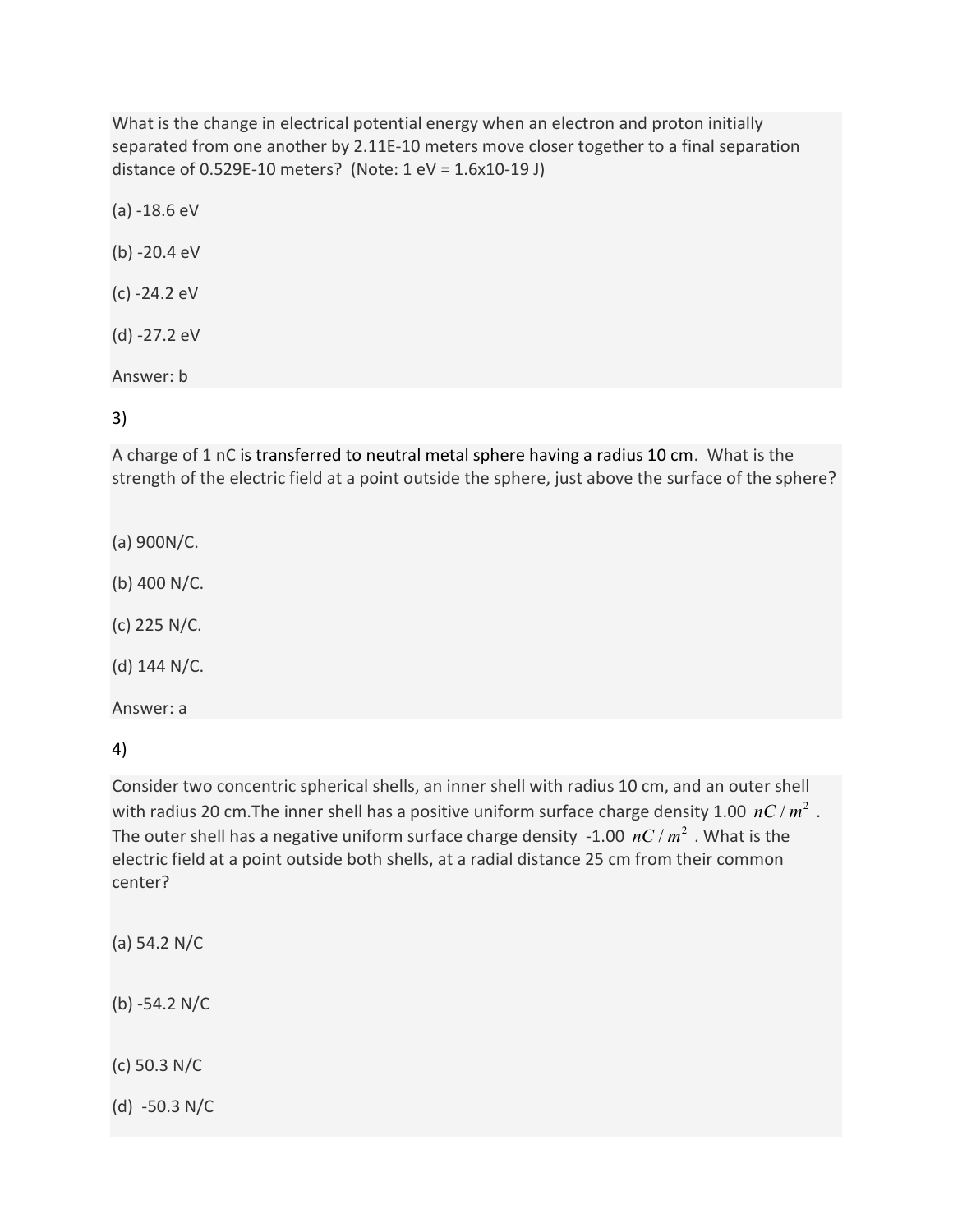Answer: b

5)

When a charge of 4.8E-6 Coulombs is transferred to the surface of the spherical globe of a Van de Graaff generator, the electric field at the surface reaches the breakdown threshold for dry air of of 3E6 N/C . What is the radius of the globe?

(a) 18 cm

(b) 16 cm

(c) 14 cm

(d) 12 cm

Answer: d

6)

If the potential drop is 10 volts across a resistor carrying a current of 4 amps, what is the resistance?

(a) 7.5

(b) 6.5

(c) 2.5

(d) 1.5

Answer: c

7)

An infinite sheet of charge has a uniform surface charge density of 1  $\mu$ C /  $m^2$  . An infinite wire has a uniform linear charge density of -1  $\mu$ C / m. The wire is parallel to the plane, separated from the plane by 1 meter. For every 1 meter of wire, what is the strength of the attractive force between the surface and the wire?

(a) 0.33 N/m

(b) 0.22 N/m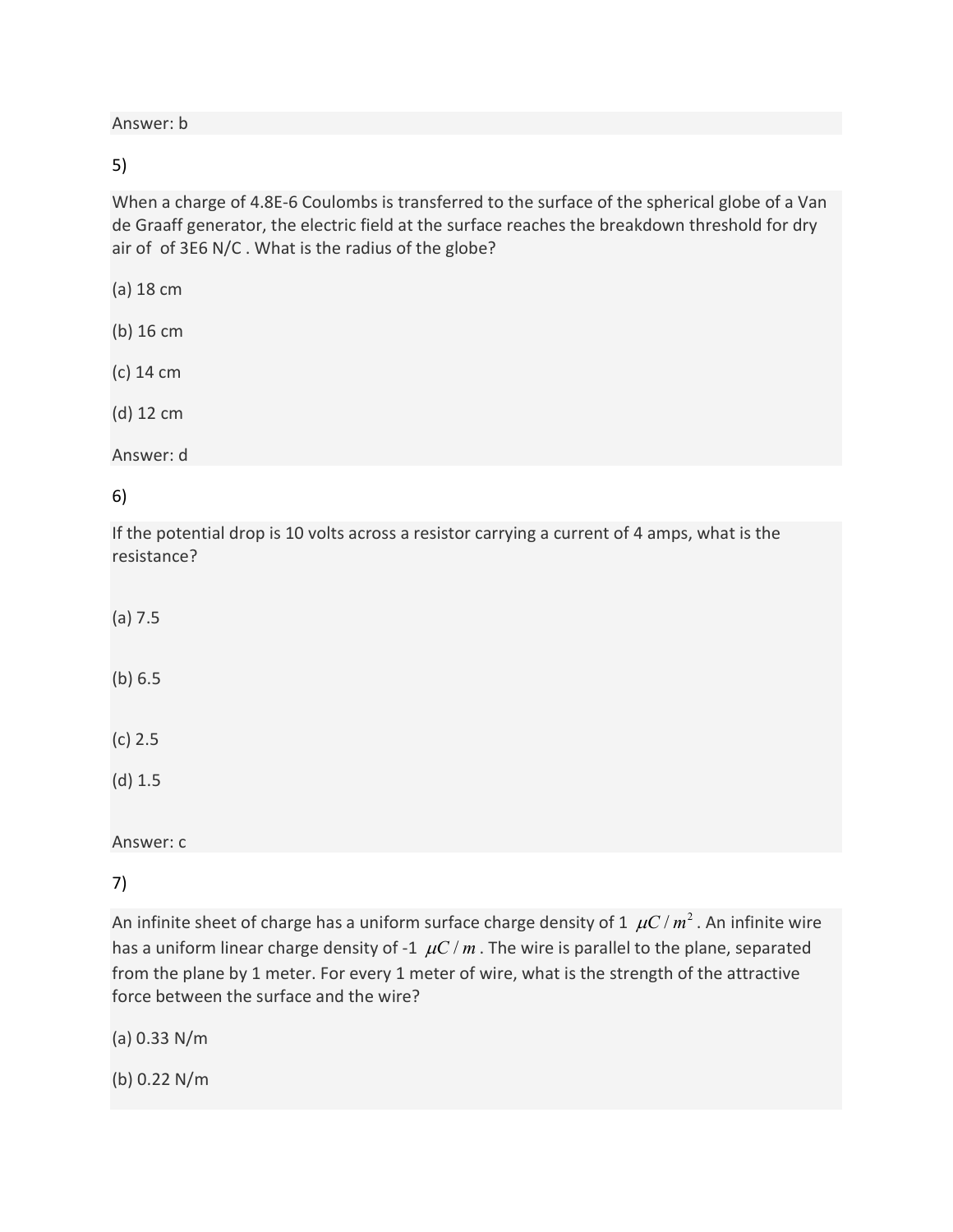(c) 0.11 N/m

(d) 0.056 N/m

Answer: d

8)

A parallel plate capacitor consists of two closely-spaced parallel plates that are uniformly charged; one is positive and other other is negative. Suppose that the plates are separated from one another by a vacuum gap of 10  $\mu$ m, and have surface charge

densities  $\pm 5 nC / m^2$  respectively. If an electron breaks free from the negative plate (the cathode) and accelerates across the gap under the influence of the electric field, how much kinetic energy will it have gained when it strikes the positive plate (the anode)?

(a) 2.8 meV (4.5E-22 J)

(b) 3.7 meV (6.0E-22 J)

```
(c) 5.6 meV (9.0E-22 J)
```

```
(d) 8.4 meV (13.5E-22 J)
```
Answer: c

# 9)

Assuming it to be an isolated sphere, the globe on the Van de Graaff generator at Regener Hall has a capacitance of 1.7E-11 Farads. What is the minimum amount of work required to transfer 7  $\mu$ C to the globe?

(a) 0.7 J

(b) 1.4 J

(c) 2.2 J

(d) 2.8 J

Answer: b

10)

Four capacitors are connected together in the manner shown in the figure below. The capacitance of each capacitor is indicated in micro farads. What is the equivalent capacitance between terminals A and B?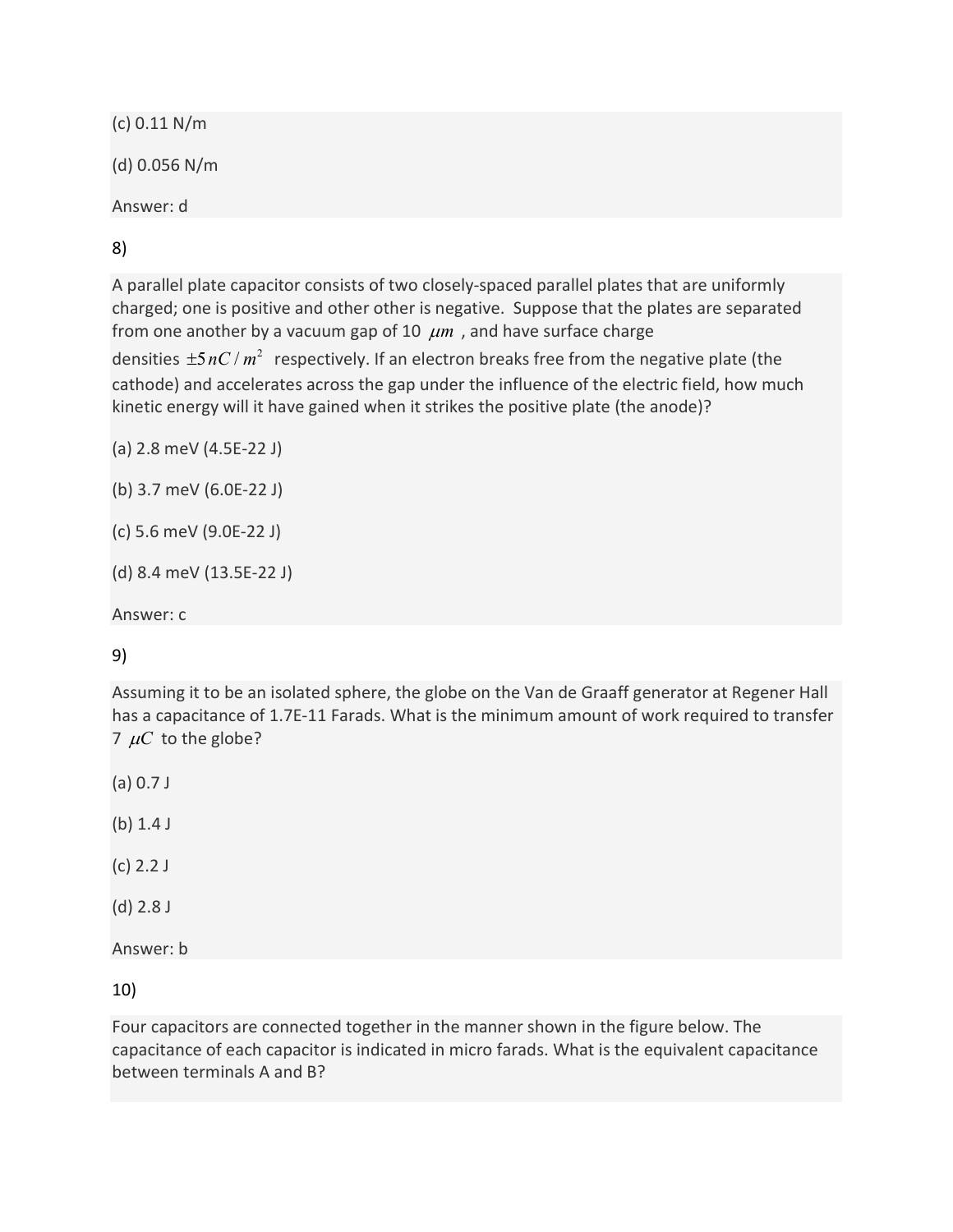

#### 11)

A capacitor with capacitance of 1.0 pF has a dielectric spacer with a dielectric constant of 3.0. What would be the capacitance if instead the dielectric constant were 6.0?

(a) 2.0 pF (b) 4.0 pF

(c) 6.0 pF

(d) 8.0 pF

Answer: a

## 12)

The following statements concern a metal in equilibrium. Which of the following is false?

(a) The electric field at the surface of a metal in equilibrium must be normal to the surface.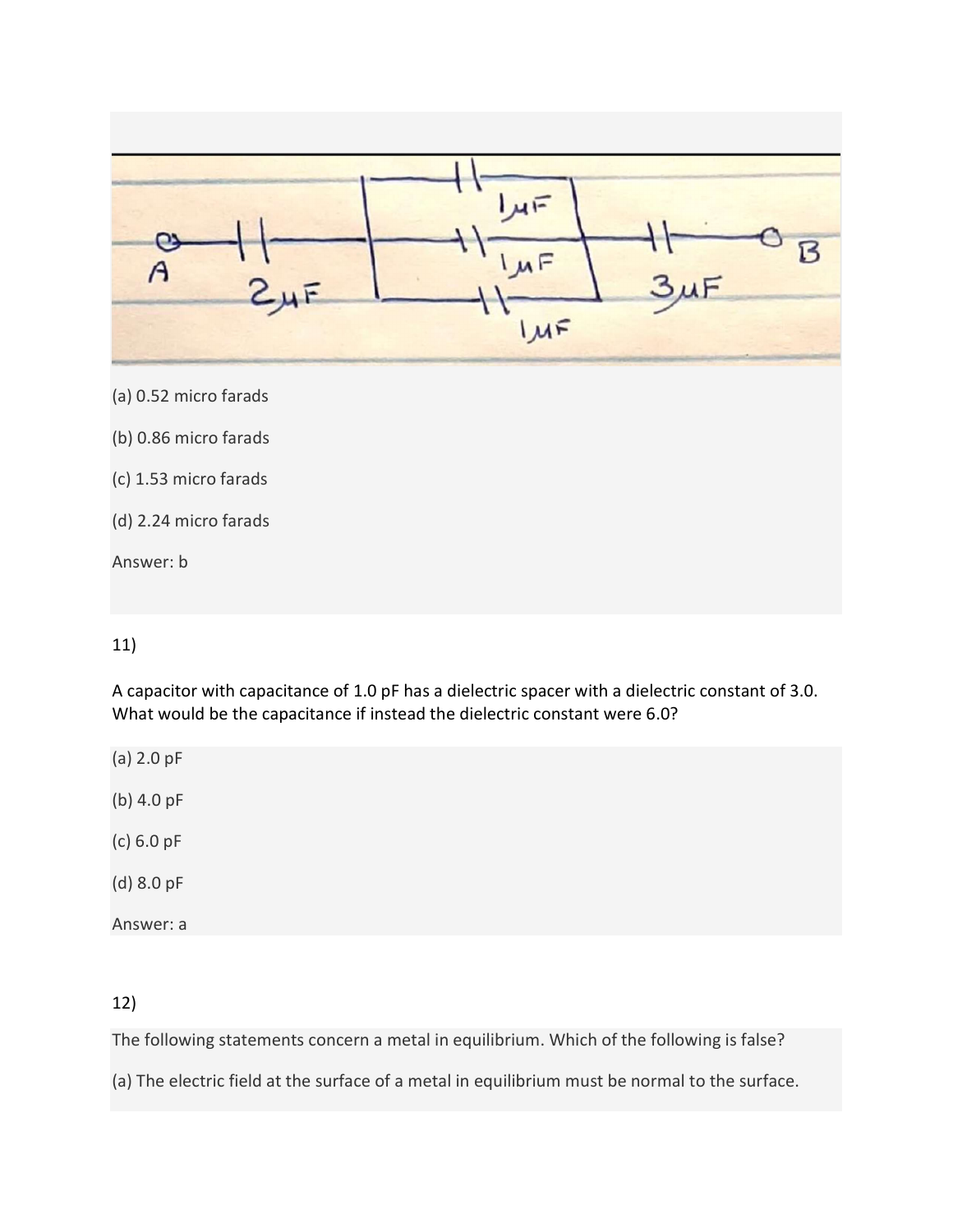(b) In equilibrium, all points on a metal are at the same potential.

(c) Charges placed on a metal will distribute in a manner that minimizes the (free) energy.

(d) The electric field within a metal is constant.

Answer: d ov C

13) Initially the 3 microfarad capacitor has a charge Q=5 microcoulombs, and the 2 microfarad capacitor is uncharged. How much charge  $q_2$  will move from the 3 microfarad capacitor to the 2 microfarad capacitor when the switch is closed?



- (a) 1 micro coulomb
- (b) 2 micro coulombs
- (c) 3 micro coulombs
- (d) 4 micro coulombs
- (e) 5 micro coulombs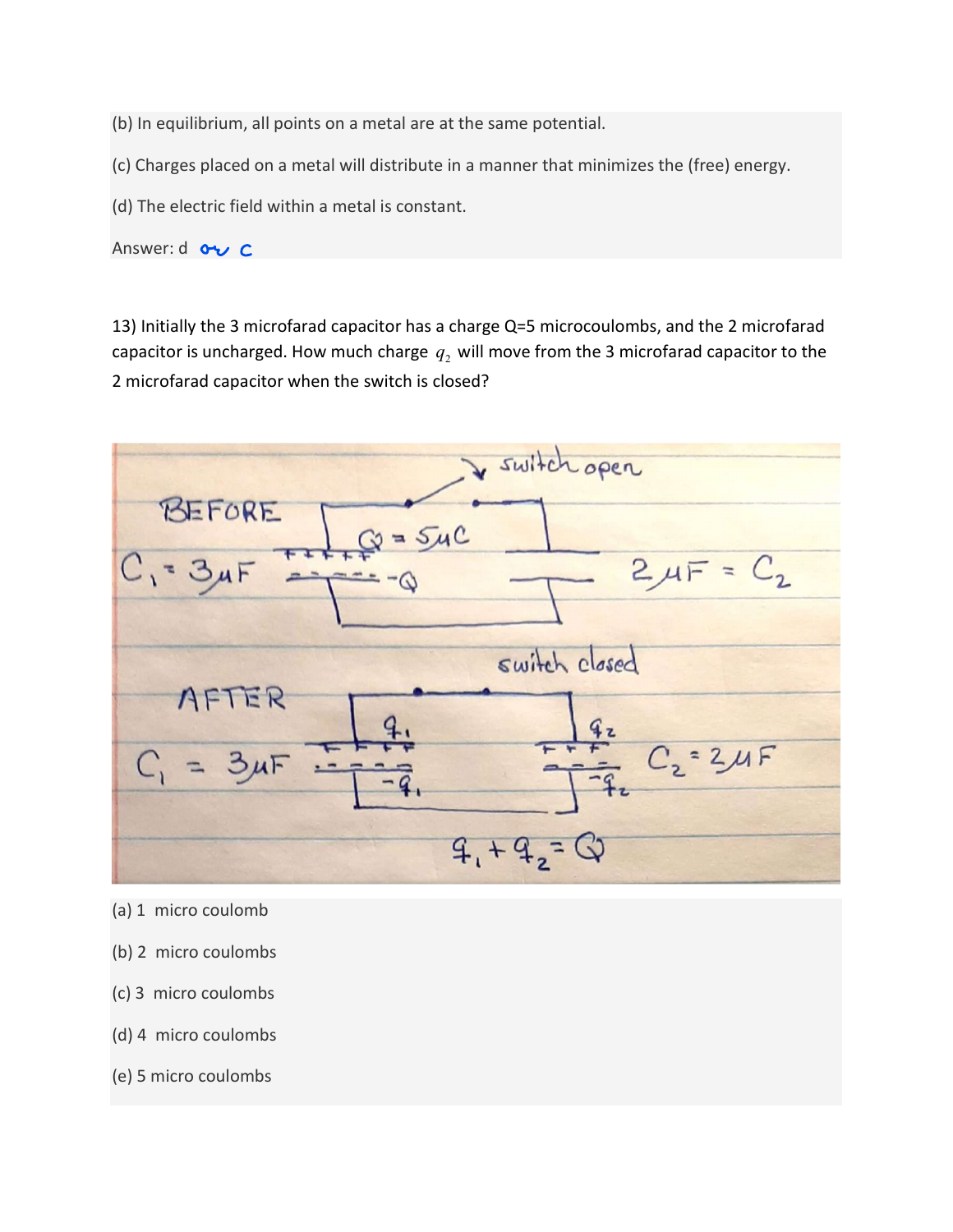Answer: b

#### 14)

At the origin (x,y)=(0,0) an electric field has magnitude of 10 N/C, and is directed along the positive x axis ( $\hat{i}$ ). What is the force exerted by the field on an electron placed at the origin?

(a) 10 N  $\hat{i}$ (b) -1.6E-18 N  $\hat{i}$ (c) -1.0 N  $\hat{i}$ (d) -2.6E-19 N  $\hat{i}$ (e) 1.2E-19 N  $\hat{i}$ 

Answer: b

15)

A parallel plate capacitor consists of two square sheets of aluminum foil with dimensions 10 cm by 10 cm, separated from one another by a sheet of wax paper having a thickness of 40 microns. The dielectric constant is 3.7. What is the capacitance?

(a) 2.2 nF (b) 5.3 nF (c) 8.2 nF

(d) 9.7 nF

Answer $\sqrt{\phantom{a}}$ 

16)

What is the current through a light bulb that emits 75 W radiation when placed in series with a 120 V voltage source?

(a) 0.125 A (b) 0.250 A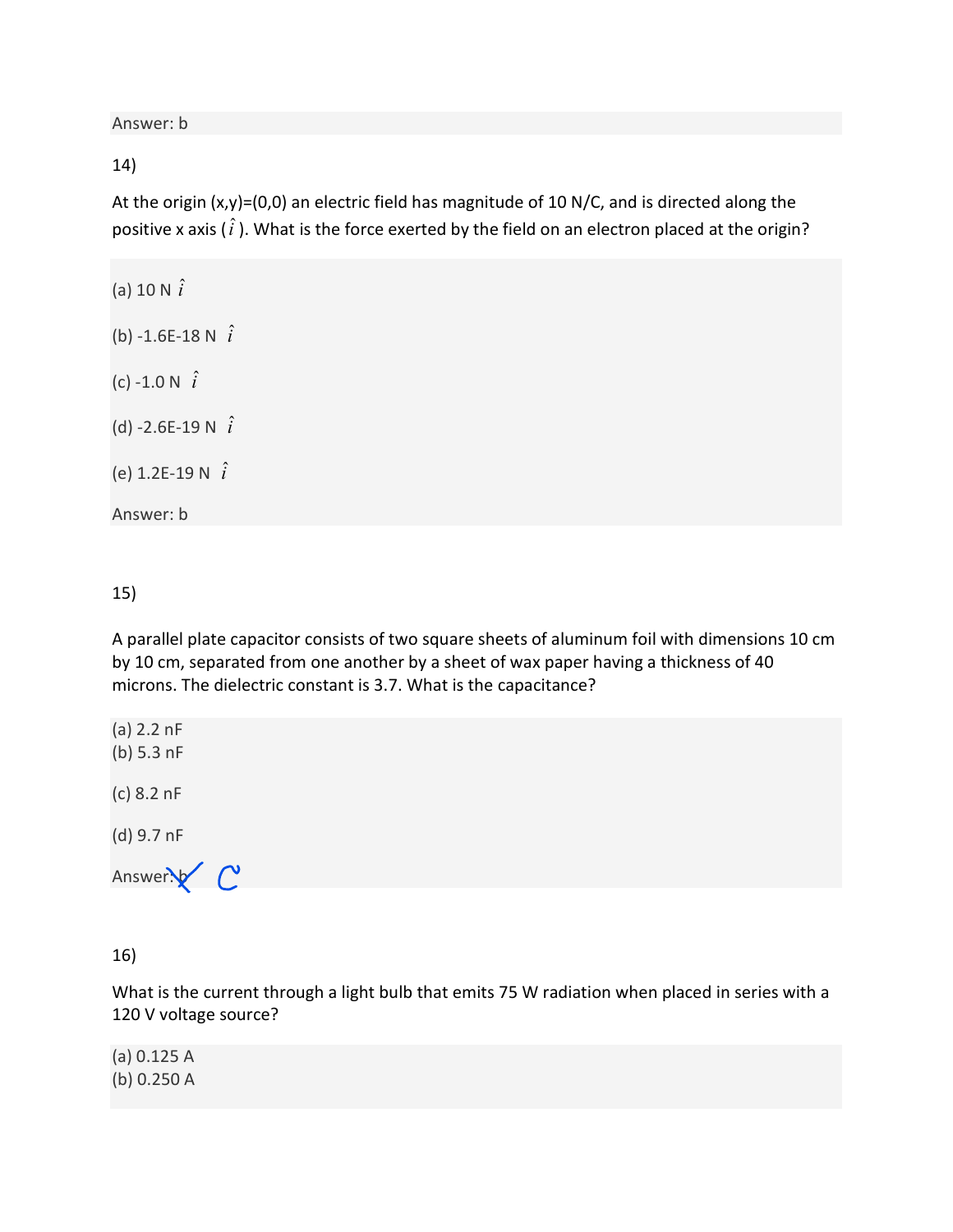(c) 0.550 A.

(d) 0.625 A

Answer: d

17)

One of the two graphs below is a sketch of the electric field lines of a dipole. The other is a sketch of the corresponding equipotentials. Which of the two, Graph A or Graph B, shows the equipotentials?

Graph A



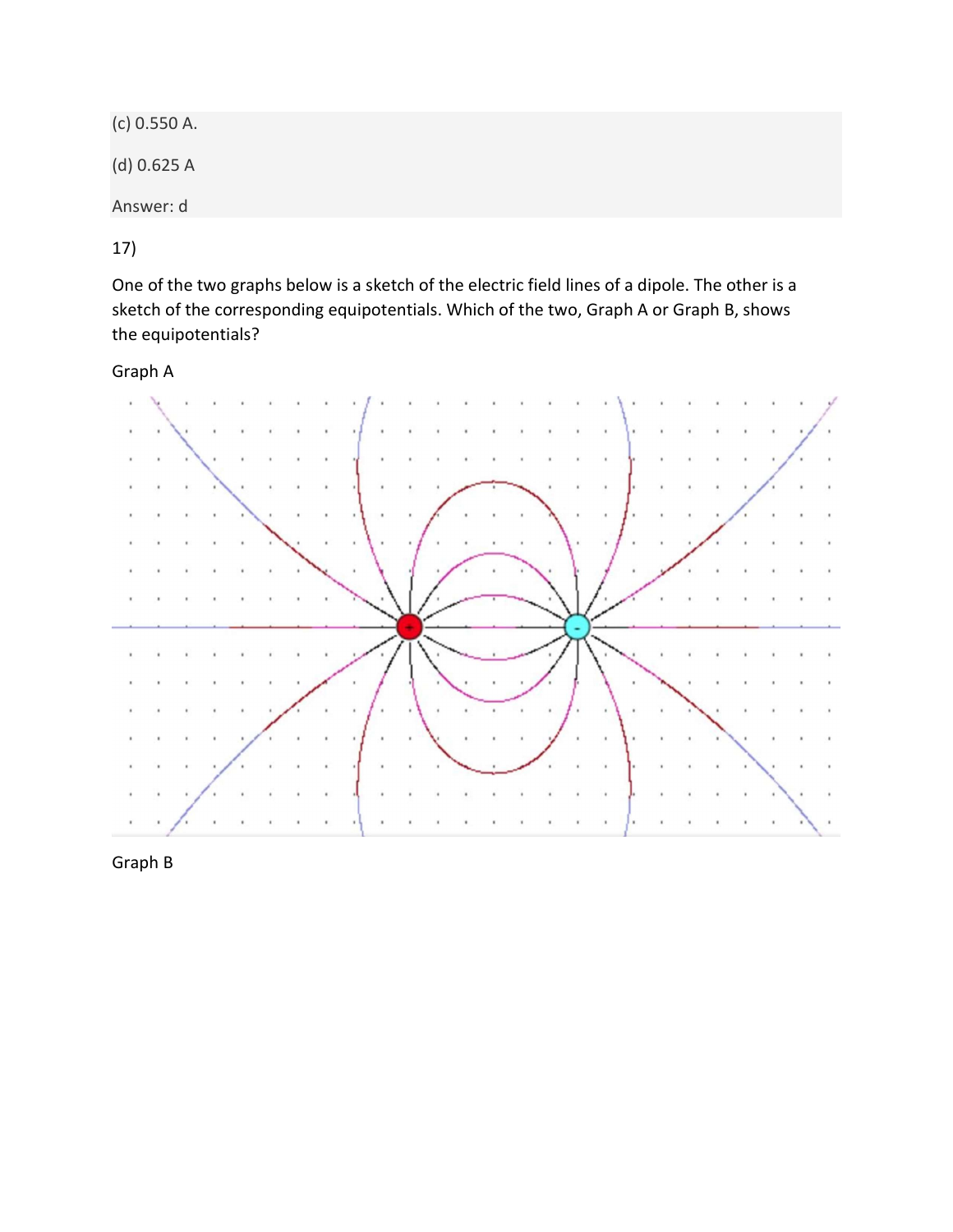

(a) Graph A

(b) Graph B

Answer: b

18)

What are the units of electric field?

(a) Coulombs per volt

(b) Volts per meter.

(c) Coulombs per newton.

(d) Joules per coulomb.

Answer: b

19)

### What are the units of electrical current?

(a) Coulombs per volt

(b) Volts per meter.

(c) Coulombs per newton.